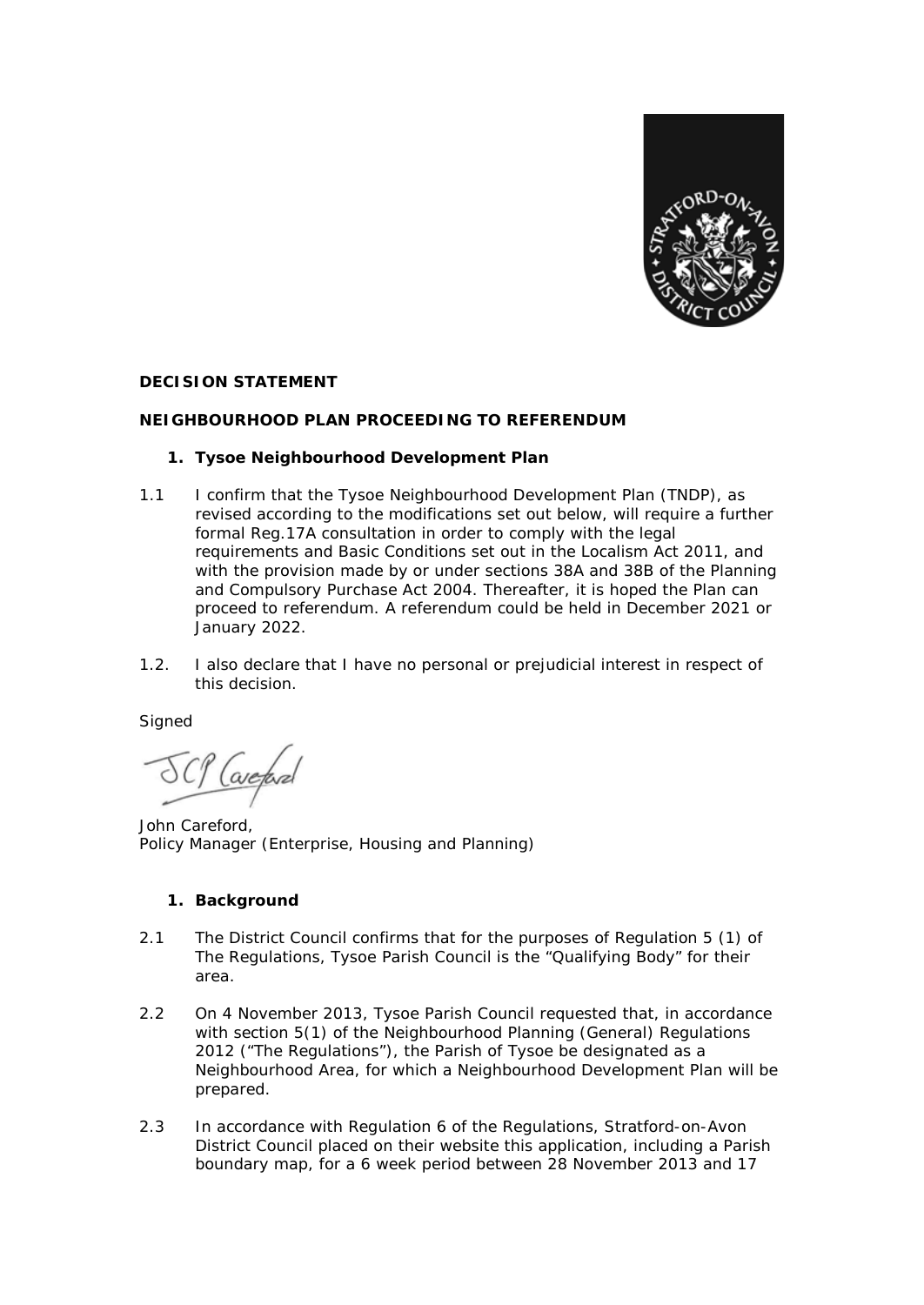January 2014. In addition, it publicised the application by issuing a press release. Similarly, the relevant application, together with details of where representations could be sent, and by what date, was advertised within the appropriate Parish via the Parish Council.

- 2.4 The District Council designated the Tysoe Neighbourhood Area by way of approval of The Cabinet on 10 February 2014.
- 2.5 In accordance with Regulation 7 of The Regulations, the decision to designate the Tysoe Neighbourhood Area was advertised on the District Council website together with the name, area covered and map of the area.
- 2.6 Tysoe Parish Council consulted on a pre-submission version of their draft Neighbourhood Development Plan between 9 July and 16 September 2018 fulfilling all the obligations set out in Regulation 14 of The Regulations.
- 2.7 Tysoe Parish Council submitted their Neighbourhood Development Plan to Stratford-on-Avon District Council in April 2019 in accordance with Regulation 15 of The Regulations.
- 2.8 The District Council publicised the submitted Plan and its supporting documents for 6 weeks between 16 May and 28 June 2019 in accordance with Regulation 16 of The Regulations.
- 2.9 Mr Andrew Ashcroft was appointed by the District Council to independently examine the Neighbourhood Plan, and the Examination took place between November 2019 and January 2020, with the Examiner's report being issued on 14 February 2020.
- 2.10 The Examiner concluded he was satisfied that the Tysoe Neighbourhood Development Plan was capable of meeting the legal requirements set out in the Localism Act 2011, including meeting the Basic Conditions, subject to the modifications set out in his report.
- 2.11 The Basic Conditions are set out in paragraph 8(2) of Schedule 4B of the Town and Country Planning Act 1990. To comply with the Basic Conditions, the Neighbourhood Plan must:
- 1. Have regard to national policies and advice contained in guidance issued by the Secretary of State;
- 2. Contribute to the achievement of sustainable development;
- 3. Be in general conformity with the strategic policies contained within the development plan for the area;
- 4. Be compatible with European Union (EU) and European Convention on Human Rights (ECHR) obligations; and
- 5. Not breach the requirements of Chapter 8 of Part 6 of the Conservation of Habitats and Species Regulations 2017
- 2.12 Following receipt of the Examiner's report, the Parish Council assessed each of the proposed modifications and asked that the LPA give consideration to alternative modifications to those recommended by the Examiner, in three specific circumstances:
	- Retention of the built-up area boundary for Lower Tysoe
	- Retention of a revised (smaller) strategic gap between Middle and Lower Tysoe, based on revised evidence
	- Retention of Herbert's Farm as a Reserve Housing site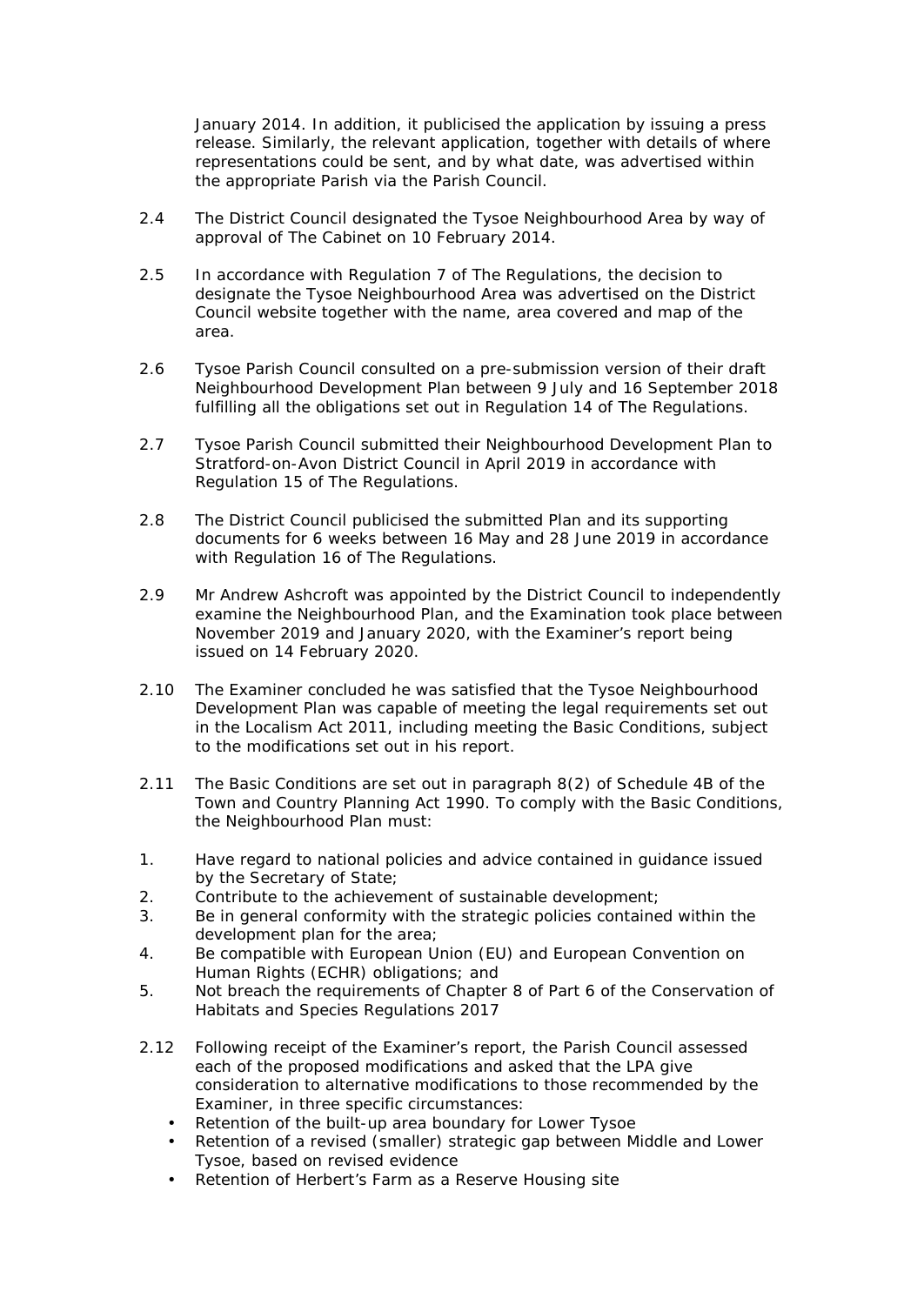2.13 In accordance with Schedule 4B of the Town and Country Planning Act 1990, the District Council must consider each of the Examiner's recommendations and the reasons for them. Under Schedule 4B of the Town and Country Planning Act 1990, paragraph 12, where an Examiner has made a report, the local planning authority must: (a) Consider each of the recommendations made by the report (and the reasons for them); and

(b) Decide what action to take in response to each recommendation.

- 2.14 The District Council is not obliged to adopt the Examiner's recommendations (since the report is not binding) and it is open to them to reject any of the modifications provided the Council is satisfied that the Plan meets the Basic Conditions, is compatible with Convention Rights and other statutory provisions without the Examiner's modifications.
- 2.15 The District Council can make its own further modifications to the Plan after the Examiner has reported but only if they are needed to secure that the Plan meets the Basic Conditions, ensure it is compatible with Convention Rights or for correcting errors, as set out in paragraph 12(6) of Schedule 4B to the Town and Country Planning Act 1990. In terms of the three matters raised by the Parish Council:
- The District Council agreed with the Examiner that the built-up area boundary for Lower Tysoe should be omitted from the Plan.
- Seeing as the Examiner did not object to a Strategic Gap per-se and recommended it be omitted due to its scale and lack of evidence, the Parish Council submitted evidence supporting a revised (smaller) gap, which officers were content to re-consult upon.
- Seeing as Herbert's Farm was being promoted as a Reserve Housing site through the District Council's Site Allocations Plan, the Parish Council were of the opinion that the NDP and SAP were aligned on this issue. As such, officers were content to re-consult on this issue.
- 2.16 To this end, a further 6 week consultation was held in accordance with Regulation 17A of The Neighbourhood Planning (General) and Development Management Procedure (Amendment) Regulations 2016 between 22 October and 4 December 2020 on the matters relating to the Strategic Gap and Herbert's Farm.
- 2.17 Mr Andrew Ashcroft was then re-appointed by the District Council to Independently Examine the Reg.17A version Neighbourhood Plan. The Examination took place between January and April 2021, with the Examiner's report being issued on 4 May 2021.
- 2.18 The Examiner concluded he was satisfied that the Tysoe Neighbourhood Development Plan (as set out in the Reg.17A consultation) was capable of meeting the legal requirements set out in the Localism Act 2011, including meeting the Basic Conditions, subject to the modifications set out in his report.
- 2.19 The Local Authority must now consider each of the recommendations made in the Examiner's report and decide what action to take in response to each recommendation, in accordance with Schedule 4B s.12 of the Town and Country Planning Act 1990, as inserted by the Localism Act 2011. The LPAs response is set out in the table on the following pages.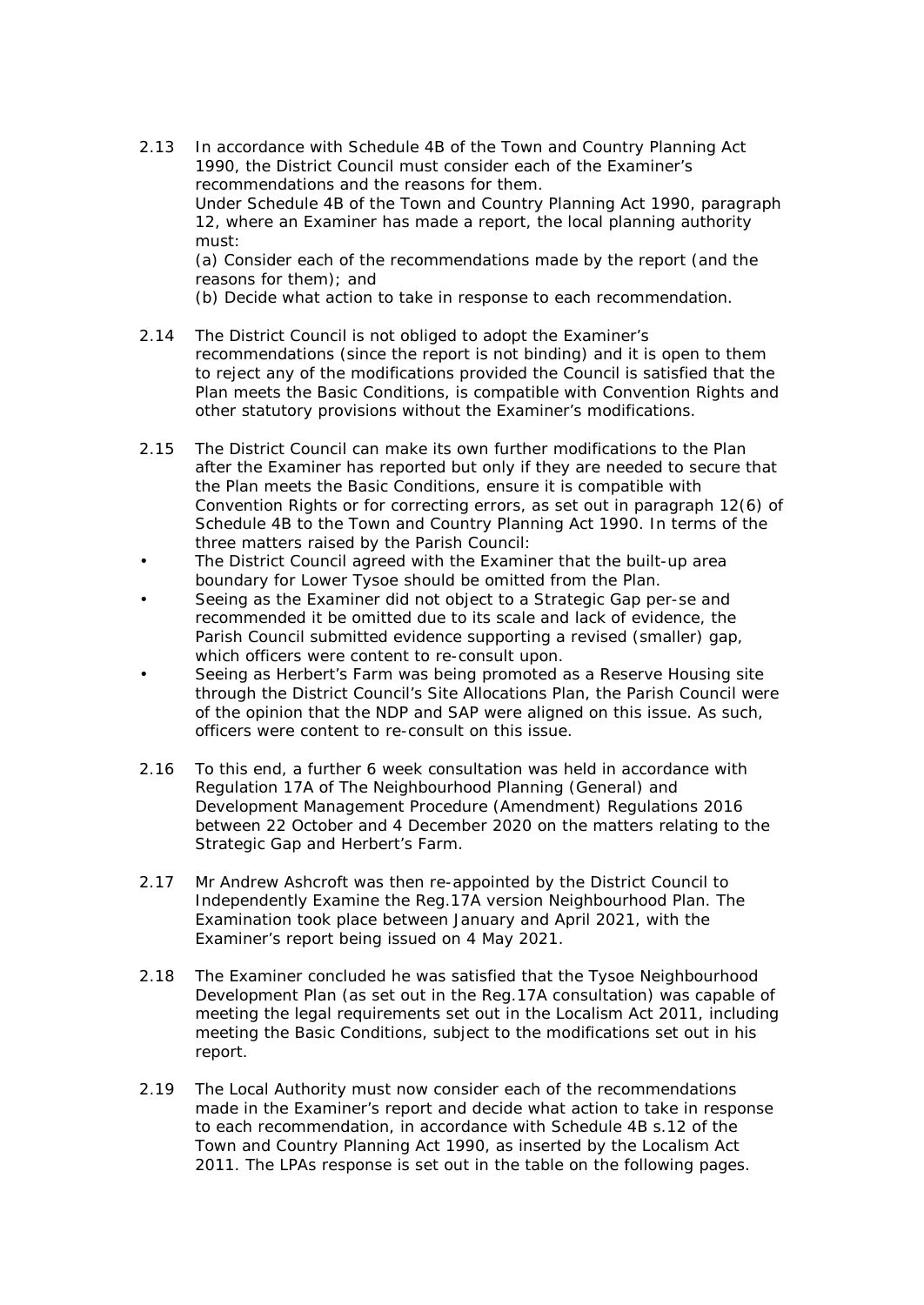**Examiner's Recommendations and Local Authority's Response (Regulation 18(1))**

**[Text to be deleted struck through; text to be added underlined]**

| <b>Examiner's Recommendation</b><br>(incl. page number in the<br>report)  | Section/page no.<br>in submission<br>draft NDP | <b>SDC Decision and reason</b>                                                | New text or amendment to original<br>text, as applicable - as shown in<br><b>Reg.17A version NDP</b> |
|---------------------------------------------------------------------------|------------------------------------------------|-------------------------------------------------------------------------------|------------------------------------------------------------------------------------------------------|
| <b>Housing Policy 3 - Strategic</b><br><b>Reserve Housing Sites (p.11</b> |                                                |                                                                               |                                                                                                      |
| to p.16)                                                                  |                                                |                                                                               |                                                                                                      |
| Replace the policy with:                                                  | Section 6, Housing<br>(p.32 of Reg.17A         | <b>Modification Agreed</b>                                                    | Amend Housing Policy 3 as follows, to<br>take account of the retention of                            |
| "The Plan safeguards land at                                              | version NDP)                                   | The Examiner noted that the Roses                                             | Herbert's Farm as a Reserve Housing                                                                  |
| Herbert's Farm as shown on<br>Map 8, Site 3 (page 30) as a                |                                                | Farm site had been deleted from the<br>policy, but looked to retain the       | site:                                                                                                |
| reserve housing site (with the                                            |                                                | Herbert's Farm site in the Plan. He also                                      | "This The Plan supports the                                                                          |
| potential for future residential                                          |                                                | noted that the justification for the                                          | safeguarding of safeguards land at                                                                   |
| development of up to 16                                                   |                                                | retention of Herbert's Farm was due to                                        | Herbert's Farm as shown on Map 8,                                                                    |
| houses).                                                                  |                                                | the approach being consistent with the                                        | Site 3 (page 30) as a reserve housing                                                                |
|                                                                           |                                                | Council's Site Allocations Plan (SAP).                                        | site This safeguarded site has (with the                                                             |
| The safeguarded site will only                                            |                                                | He acknowledged the completion of                                             | potential for future residential                                                                     |
| be released during the Plan<br>period if it can be demonstrated           |                                                | technical evaluation work to assess the<br>potential impact of development on | development of up to 16 houses).                                                                     |
| through the submission of<br>evidence that there is an                    |                                                | nearby heritage assets.                                                       | The above safeguarded site will only be<br>released during the Plan period if it can                 |
| identified housing need for their                                         |                                                | The Examiner assessed the crucial                                             | be demonstrated through the                                                                          |
| early release having regard to                                            |                                                | relationship between the NDP and the                                          | submission of evidence that there is an                                                              |
| the criteria in Policy CS.16 of                                           |                                                | SAP and the way in which the SAP                                              | identified housing need for their early                                                              |
| the Core Strategy 2011-2031."                                             |                                                | addresses reserve housing sites in                                            | release having regard to the criteria in                                                             |
|                                                                           |                                                | those parts of the District with made or                                      | Policy CS.16 of the Core Strategy                                                                    |
|                                                                           |                                                | advanced NDPs. He concluded he was                                            | 2011-2031."                                                                                          |
|                                                                           |                                                | content with the extent to which the                                          |                                                                                                      |
|                                                                           |                                                | Reg. 17A version NDP had regard to                                            |                                                                                                      |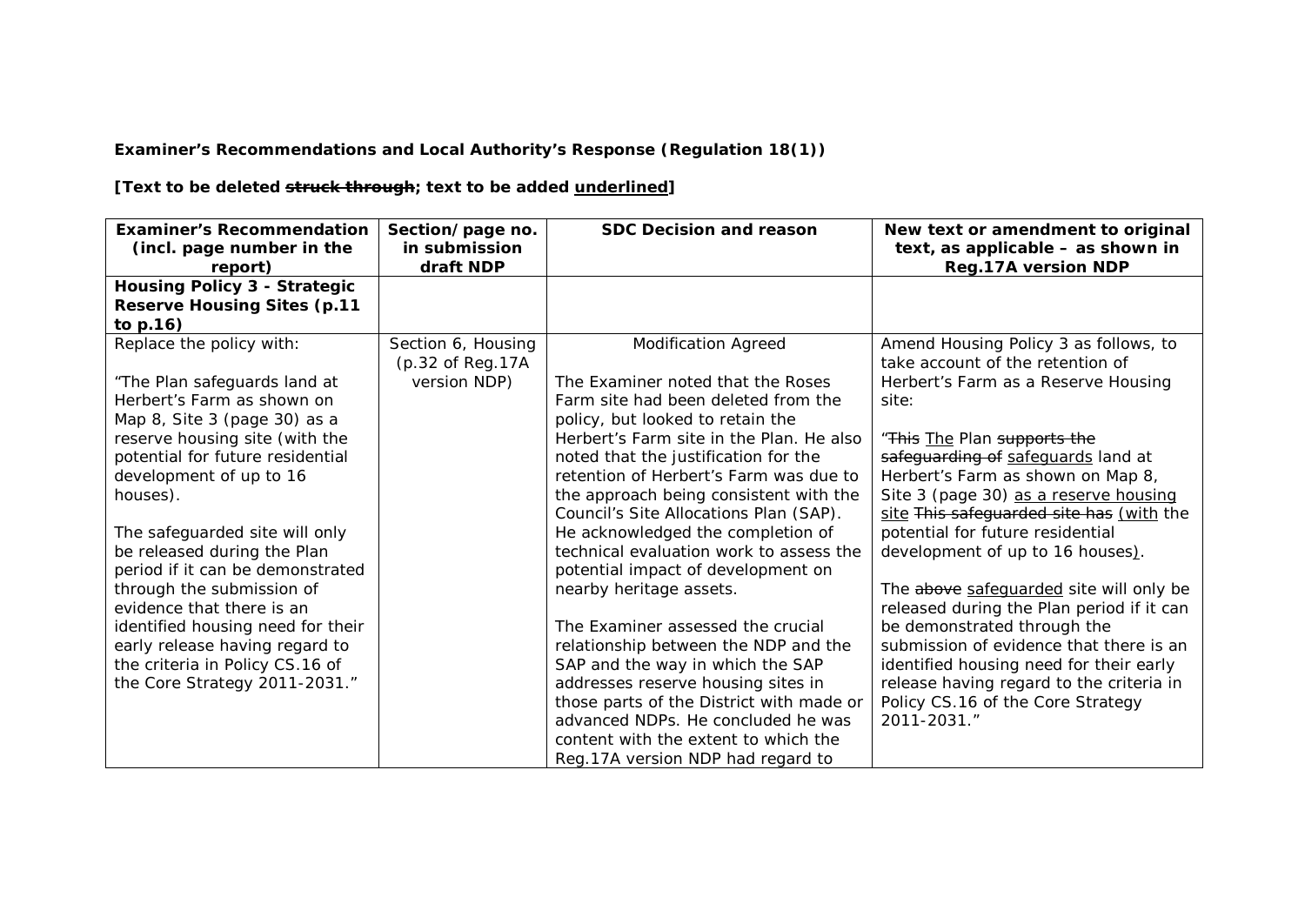| <b>Examiner's Recommendation</b>     | Section/page no.           | <b>SDC Decision and reason</b>                                                                                                                                                                                                                                                                                                                                                                                                     | New text or amendment to original                               |
|--------------------------------------|----------------------------|------------------------------------------------------------------------------------------------------------------------------------------------------------------------------------------------------------------------------------------------------------------------------------------------------------------------------------------------------------------------------------------------------------------------------------|-----------------------------------------------------------------|
| (incl. page number in the<br>report) | in submission<br>draft NDP |                                                                                                                                                                                                                                                                                                                                                                                                                                    | text, as applicable - as shown in<br><b>Reg.17A version NDP</b> |
|                                      |                            | national policy in respect of the<br>delivery of strategic and non-strategic<br>policies in the Parish.                                                                                                                                                                                                                                                                                                                            |                                                                 |
|                                      |                            | The Examiner was satisfied that the<br>NDP was setting out to support the<br>delivery of strategic policies in the<br>neighbourhood area, through housing<br>allocations and the proposed reserve<br>site. He noted the approach to reserve<br>housing sites mirrors the approach in<br>the emerging SAP and was satisfied<br>the approach in the NDP did not inhibit<br>the development of the strategic                          |                                                                 |
|                                      |                            | approach in the emerging SAP.<br>The Examiner considered the reserve<br>site was addressed in an updated<br>fashion to that which was included in<br>the Reg. 15 version NDP and addressed<br>the issues he raised in his initial<br>examination report. Taking account of<br>all information available to him, the<br>Examiner was satisfied the modified<br>approach met the basic conditions test<br>for the following reasons: |                                                                 |
|                                      |                            | The policy now offers enhanced<br>assurance about its eventual<br>delivery in the event it is released<br>as a reserve site                                                                                                                                                                                                                                                                                                        |                                                                 |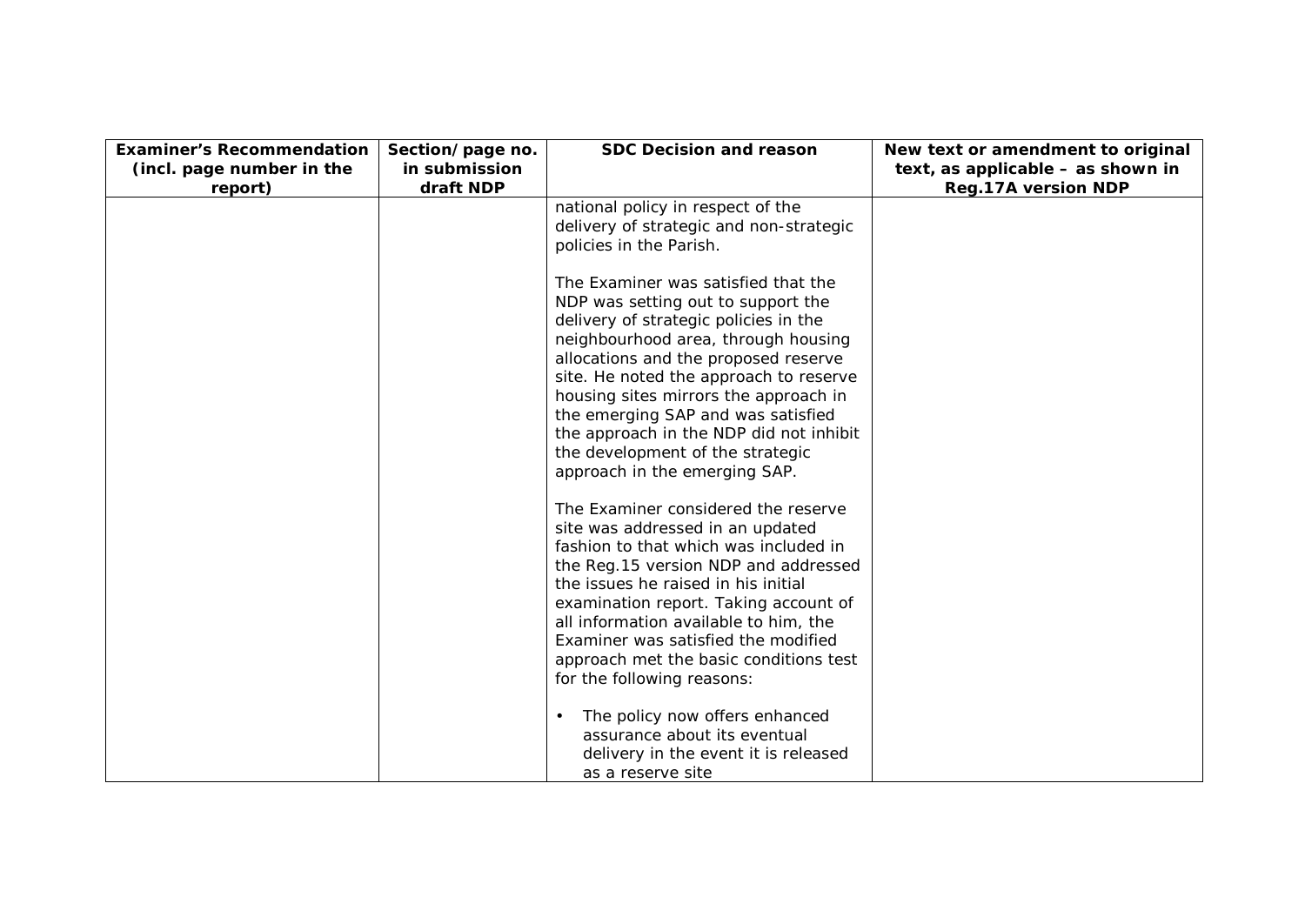| <b>Examiner's Recommendation</b>     | Section/page no.           | <b>SDC Decision and reason</b>        | New text or amendment to original                               |
|--------------------------------------|----------------------------|---------------------------------------|-----------------------------------------------------------------|
| (incl. page number in the<br>report) | in submission<br>draft NDP |                                       | text, as applicable - as shown in<br><b>Reg.17A version NDP</b> |
|                                      |                            | The approach in the NDP is now        |                                                                 |
|                                      |                            | more aligned with the wider           |                                                                 |
|                                      |                            | package proposed in the emerging      |                                                                 |
|                                      |                            | SAP and the relationship between      |                                                                 |
|                                      |                            | the approach in the two plans is      |                                                                 |
|                                      |                            | much more consistent than at the      |                                                                 |
|                                      |                            | time of the first examination         |                                                                 |
|                                      |                            | The policy now provides a specific    |                                                                 |
|                                      |                            | methodology for the eventual          |                                                                 |
|                                      |                            | release of the site which marries     |                                                                 |
|                                      |                            | with that in the SAP and has a clear  |                                                                 |
|                                      |                            | and functional relationship with the  |                                                                 |
|                                      |                            | equivalent policies in the Core       |                                                                 |
|                                      |                            | Strategy.                             |                                                                 |
|                                      |                            | Officers are in agreement with the    |                                                                 |
|                                      |                            | Examiner on this issue and as such,   |                                                                 |
|                                      |                            | the policy has been amended to        |                                                                 |
|                                      |                            | comply with the Examiner's proposed   |                                                                 |
|                                      |                            | modifications. It is considered the   |                                                                 |
|                                      |                            | Policy as amended is in conformity    |                                                                 |
|                                      |                            | with Local and National Policy and    |                                                                 |
|                                      |                            | meets the Basic Conditions tests.     |                                                                 |
| Replace the final four sentences     | Section 6, Housing         | <b>Modification Agreed</b>            | Amend para 6.4.0.1 by replacing the                             |
| of paragraph 6.4.0.1                 | (p.32 of Reg.17A)          |                                       | final four sentences as follows:                                |
| [Explanatory text] with:             | version NDP)               | The Examiner proposed consequential   |                                                                 |
|                                      |                            | amendments to the supporting text to  | "The site could not receive planning                            |
| "The development of the site         |                            | shift the ways in which technical and | permission unless satisfactory, safe                            |
| will need to incorporate a           |                            | heritage issues should be addressed   | access could be assured. We                                     |
| satisfactory and safe vehicular      |                            | and make specific reference to the    | acknowledge that the site lies partially                        |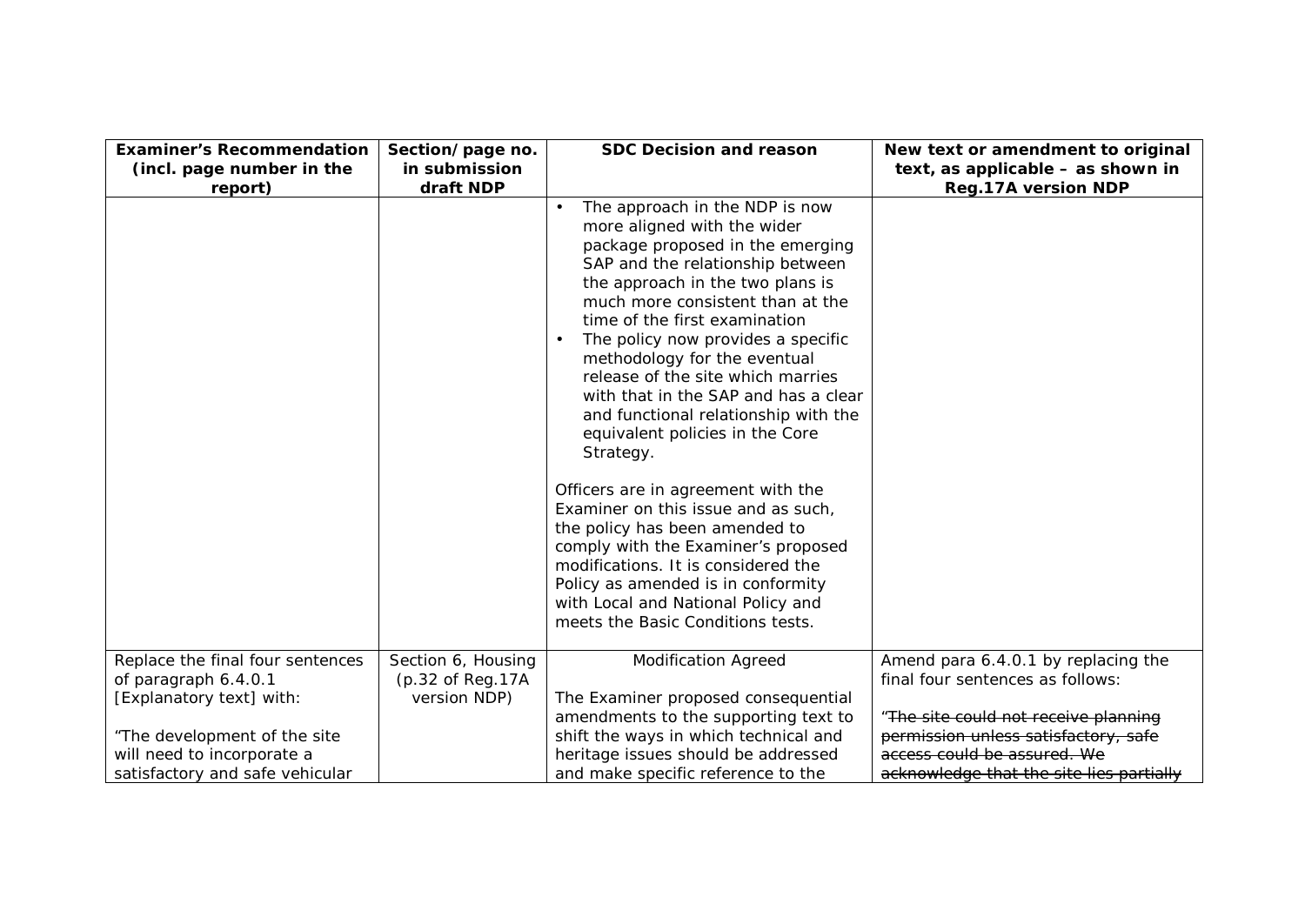| <b>Examiner's Recommendation</b>    | Section/page no.  | <b>SDC Decision and reason</b>         | New text or amendment to original        |
|-------------------------------------|-------------------|----------------------------------------|------------------------------------------|
| (incl. page number in the           | in submission     |                                        | text, as applicable - as shown in        |
| report)                             | draft NDP         |                                        | <b>Reg.17A version NDP</b>               |
| access. It will also need to        |                   | Heritage Impact Assessment work        | within a Conservation Area and           |
| address a series of issues          |                   | recently undertaken by SDC.            | therefore it offers a less than perfect  |
| relating to heritage assets in      |                   |                                        | opportunity for development. However,    |
| this part of the village. These     |                   | Officers are content with the proposed | we also believe that any harm can be     |
| matters have been addressed in      |                   | changes to ensure accuracy of the      | ameliorated by sympathetic design and    |
| the District Council's Heritage     |                   | explanatory text in line with the      | careful use of materials. Moreover, any  |
| Impacts Assessment report of        |                   | proposed changes to the associated     | development at the site could be         |
| potential reserve sites in the      |                   | policy. As such, the changes as        | undertaken without affecting the future  |
| District. In this context the       |                   | proposed are agreed. The changes       | functioning and viability of the working |
| Parish Council considers that       |                   | ensure conformity with National and    | farm itself as development is only       |
| any harm can be ameliorated by      |                   | Local Plan policy and meet the Basic   | anticipated on a small area fronting     |
| sympathetic design and careful      |                   | Conditions test.                       | Saddledon Street with the existing farm  |
| use of materials. Moreover, any     |                   |                                        | buildings being replaced elsewhere on    |
| potential development of the        |                   |                                        | the farm site."                          |
| site could be undertaken            |                   |                                        |                                          |
| without affecting the future        |                   |                                        | [N.B. See first column for proposed      |
| functioning and viability of the    |                   |                                        | replacement text - no need to duplicate  |
| working farm itself as              |                   |                                        | here].                                   |
| development is only anticipated     |                   |                                        |                                          |
| on a small area fronting            |                   |                                        |                                          |
| Saddledon Street. In this           |                   |                                        |                                          |
| context the existing farm           |                   |                                        |                                          |
| buildings could be relocated        |                   |                                        |                                          |
| elsewhere on the wider farm         |                   |                                        |                                          |
| holding."                           |                   |                                        |                                          |
| <b>Natural Environment Policy 6</b> |                   |                                        |                                          |
| - Strategic Gap (p.16 to            |                   |                                        |                                          |
| p.21)                               |                   |                                        |                                          |
| Replace the policy with:            | Section 8, The    | <b>Modification Not Agreed</b>         | Replace Reg. 17A Policy and Examiner's   |
|                                     | Natural           |                                        | proposed revised Policy wording with     |
| "The Plan defines a Settlement      | Environment (p.49 | The Examiner noted the proposed        | PC's suggested wording listed below (to  |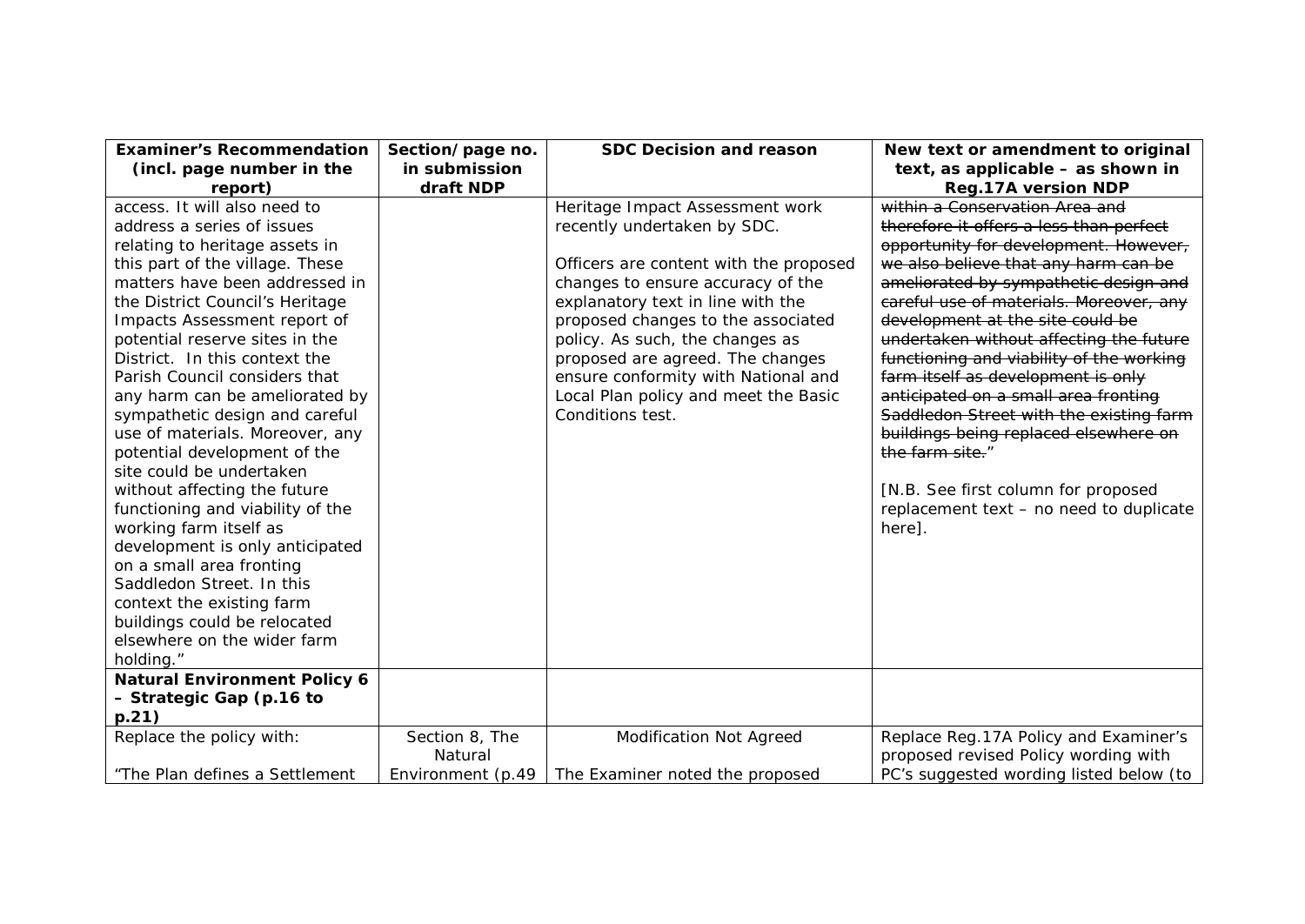| <b>Examiner's Recommendation</b>  | Section/page no.   | <b>SDC Decision and reason</b>          | New text or amendment to original       |
|-----------------------------------|--------------------|-----------------------------------------|-----------------------------------------|
| (incl. page number in the         | in submission      |                                         | text, as applicable - as shown in       |
| report)                           | draft NDP          |                                         | <b>Reg.17A version NDP</b>              |
| Gap between Middle Tysoe and      | of Reg.17A version | Strategic Gap (SG) had been drawn to    | be part of new Reg. 17A consultation):  |
| Lower Tysoe (as shown on the      | NDP)               | take account of natural boundaries and  |                                         |
| Policies Map) within which new    |                    | extended in a westerly direction to the | "Development proposals should ensure    |
| development will be strictly      |                    | immediate north of Middle Tysoe. The    | the retention of the open character of  |
| controlled to safeguard the       |                    | Examiner was not satisfied that a       | the countryside between Middle Tysoe    |
| separate and distinctive identity |                    | geographically defined SG needs to      | and Lower Tysoe.                        |
| of the two settlements.           |                    | incorporate the proposed parcel of land |                                         |
|                                   |                    | to the west of Meadow Lane for the      | Proposals for the re-use of rural       |
| Development proposals within      |                    | following reasons:                      | buildings, agricultural and forestry-   |
| the Settlement Gap should         |                    |                                         | related development, playing fields,    |
| ensure the retention of the open  |                    | The overall extent of the SG would      | other open land uses and minor          |
| character of the countryside      |                    | be disproportionately large and         | extensions to existing dwellings in the |
| between the two settlements.      |                    | beyond that necessary to protect        | area between the two settlements off    |
| Proposals for the re-use of rural |                    | the existing separation between         | Tysoe Road will be supported where      |
| buildings, agricultural and       |                    | Middle and Lower Tysoe                  | they would preserve the separation      |
| forestry-related development,     |                    | Any development on land west of         | between the two settlements and retain  |
| playing fields, other open land   |                    | Meadow Lane would be seen as an         | their individual character and          |
| uses within the Settlement Gap    |                    | extension of Middle Tysoe rather        | appearance."                            |
| will be supported where:          |                    | than as an isolated development         |                                         |
|                                   |                    | which would result in coalescence       | "Development proposals should ensure    |
| • they would preserve the         |                    | of the two settlements                  | the retention of the historic open      |
| separation between the two        |                    | The parcel of land [the subject of a    | character of the countryside between    |
| settlements and retain their      |                    | representation made by Loxton           | Middle Tysoe and Lower Tysoe.           |
| individual character and          |                    | Developments] is set back from          | Proposals for the re-use of rural       |
| appearance; and                   |                    | Tysoe Road and is farther away          | buildings, agricultural and forestry-   |
| • they would otherwise take       |                    | from Lower Tysoe than the existing      | related development, playing fields,    |
| account of the spatial plan for   |                    | built development in Middle Tysoe       | other open land uses and minor          |
| the parish as set out in Housing  |                    |                                         | extensions to existing dwellings in the |
| Policy 1 of this Plan."           |                    | The Examiner noted that the proposed    | area between the two settlements off    |
|                                   |                    | SG incorporated land which were         | Tysoe Road will be supported where      |
|                                   |                    | proposed as potential reserve housing   | they would preserve the separation      |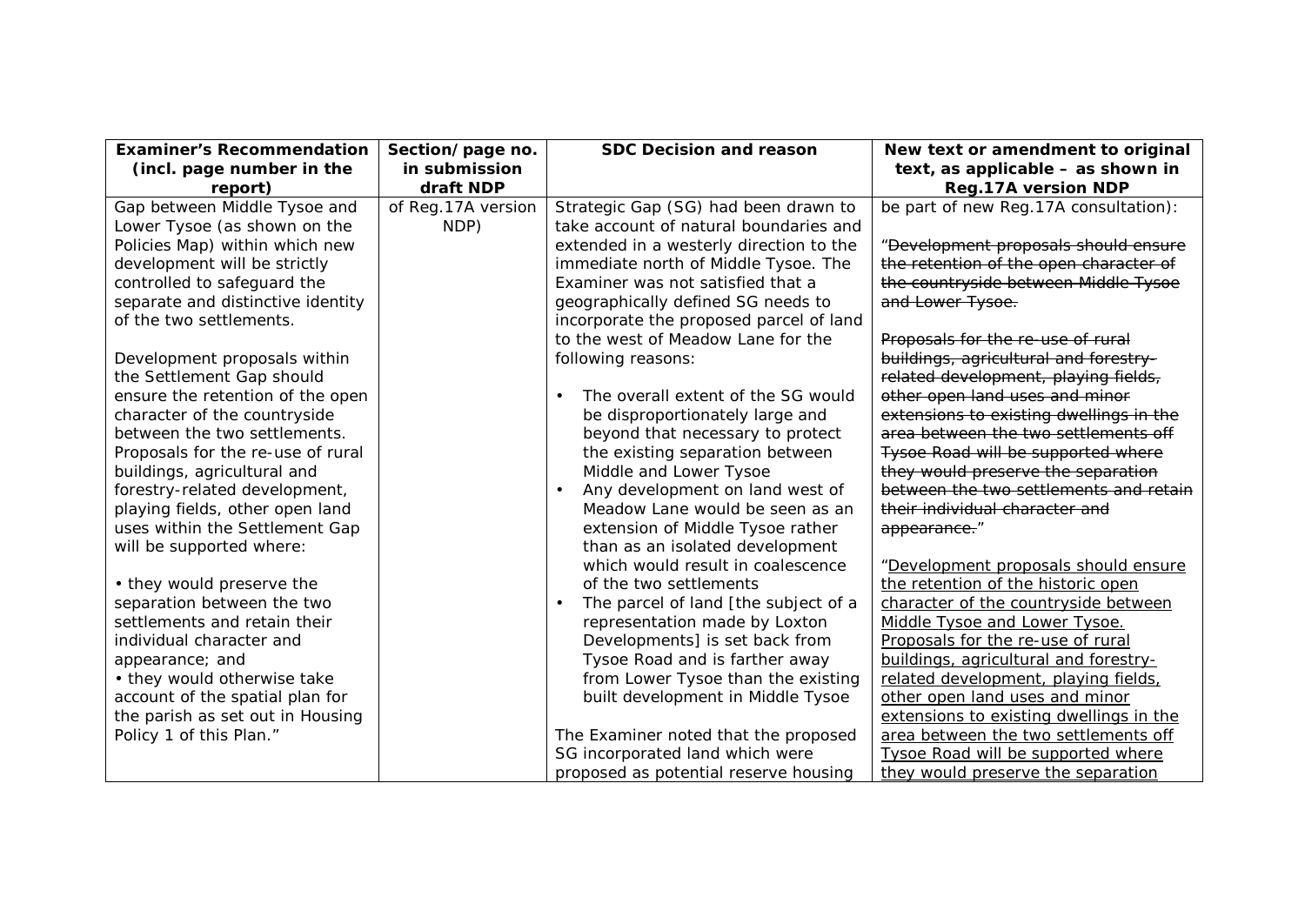| <b>Examiner's Recommendation</b> | Section/page no. | <b>SDC Decision and reason</b>           | New text or amendment to original        |
|----------------------------------|------------------|------------------------------------------|------------------------------------------|
| (incl. page number in the        | in submission    |                                          | text, as applicable - as shown in        |
| report)                          | draft NDP        |                                          | <b>Reg.17A version NDP</b>               |
|                                  |                  | sites in the previous version SAP in     | between the two settlements and retain   |
|                                  |                  | 2019, but were not being pursued as      | their individual and distinct character  |
|                                  |                  | reserve sites in the current Preferred   | and appearance. Other forms of           |
|                                  |                  | Options SAP 2020.                        | development not specifically listed in   |
|                                  |                  |                                          | this policy will not be supported within |
|                                  |                  | He was not satisfied that it was         | the open countryside between the two     |
|                                  |                  | appropriate for the NDP to identify a    | settlements."                            |
|                                  |                  | SG which would interfere with the        |                                          |
|                                  |                  | outcome of the SAP process. However,     |                                          |
|                                  |                  | he reasoned it would be appropriate      |                                          |
|                                  |                  | for the paddock to the north of Middle   |                                          |
|                                  |                  | Tysoe to be included within a SG given   |                                          |
|                                  |                  | its recent planning history and the fact |                                          |
|                                  |                  | the land consolidates the existing gap   |                                          |
|                                  |                  | between Middle and Lower Tysoe.          |                                          |
|                                  |                  | The Examiner recommended that the        |                                          |
|                                  |                  | proposed SG be reduced in extent to      |                                          |
|                                  |                  | exclude the land to the west of          |                                          |
|                                  |                  | Meadow Lane, which would create a        |                                          |
|                                  |                  | defensible area which, in his view,      |                                          |
|                                  |                  | would still fulfil the PC's ambition to  |                                          |
|                                  |                  | have a geographically defined SG.        |                                          |
|                                  |                  | The Examiner recommended an              |                                          |
|                                  |                  | amended format for the policy itself, to |                                          |
|                                  |                  | remedy the 'hybrid' nature of the        |                                          |
|                                  |                  | policy as written in the Reg. 17A NDP    |                                          |
|                                  |                  | and to take account of the wider         |                                          |
|                                  |                  | approach to development in the           |                                          |
|                                  |                  | countryside as identified in the Core    |                                          |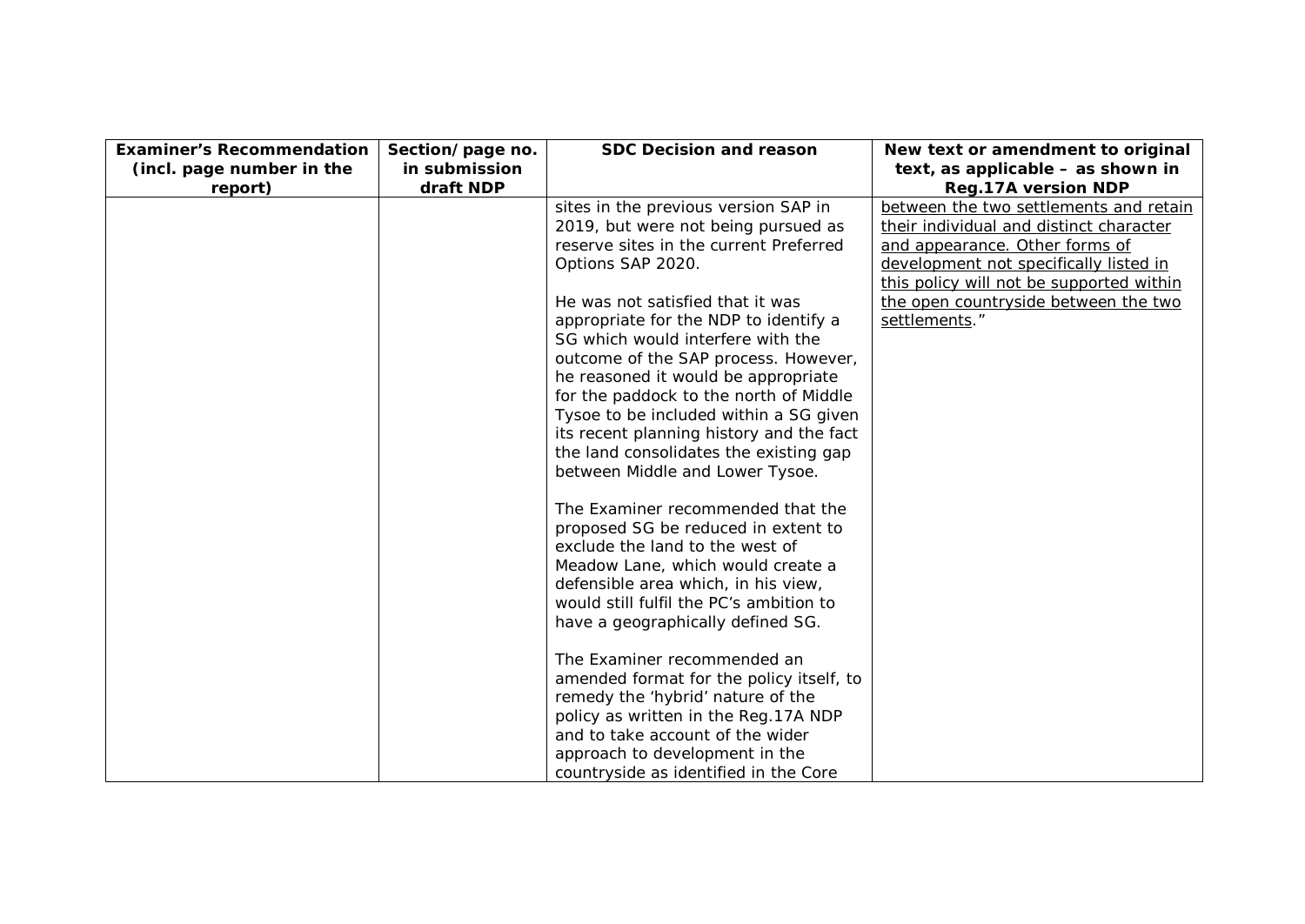| <b>Examiner's Recommendation</b> | Section/page no.           | <b>SDC Decision and reason</b>                                                 | New text or amendment to original                               |
|----------------------------------|----------------------------|--------------------------------------------------------------------------------|-----------------------------------------------------------------|
| (incl. page number in the        | in submission<br>draft NDP |                                                                                | text, as applicable - as shown in<br><b>Reg.17A version NDP</b> |
| report)                          |                            | Strategy and Housing Policy 1 of the                                           |                                                                 |
|                                  |                            | NDP. He also recommended changing                                              |                                                                 |
|                                  |                            | the policy title to 'settlement gap' to                                        |                                                                 |
|                                  |                            | ensure that its purpose is clear and                                           |                                                                 |
|                                  |                            | has a 'local application' in the                                               |                                                                 |
|                                  |                            | neighbourhood area.                                                            |                                                                 |
|                                  |                            | Officers are satisfied that the                                                |                                                                 |
|                                  |                            | modifications suggested by the                                                 |                                                                 |
|                                  |                            | Examiner would provide added clarity                                           |                                                                 |
|                                  |                            | to the policy and would ensure the                                             |                                                                 |
|                                  |                            | Neighbourhood Plan conformed to                                                |                                                                 |
|                                  |                            | Local and National Policy and met the<br><b>Basic Conditions tests.</b>        |                                                                 |
|                                  |                            |                                                                                |                                                                 |
|                                  |                            | However, the Parish Council                                                    |                                                                 |
|                                  |                            | fundamentally disagrees with the                                               |                                                                 |
|                                  |                            | Examiner's recommendation in relation                                          |                                                                 |
|                                  |                            | to the treatment of the settlement gap.<br>The PC is of the opinion the gap as |                                                                 |
|                                  |                            | proposed by the Examiner is too small                                          |                                                                 |
|                                  |                            | and would not prevent coalescence of                                           |                                                                 |
|                                  |                            | Middle and Lower Tysoe in a westerly                                           |                                                                 |
|                                  |                            | direction. As such, they wish to re-                                           |                                                                 |
|                                  |                            | consult on an amended 'gap' policy in                                          |                                                                 |
|                                  |                            | line with the Examiner's recommended                                           |                                                                 |
|                                  |                            | modification through the first<br>Examination (i.e. no gap set out             |                                                                 |
|                                  |                            | geographically on the proposals map,                                           |                                                                 |
|                                  |                            | but dealt with through policy wording,                                         |                                                                 |
|                                  |                            | only).                                                                         |                                                                 |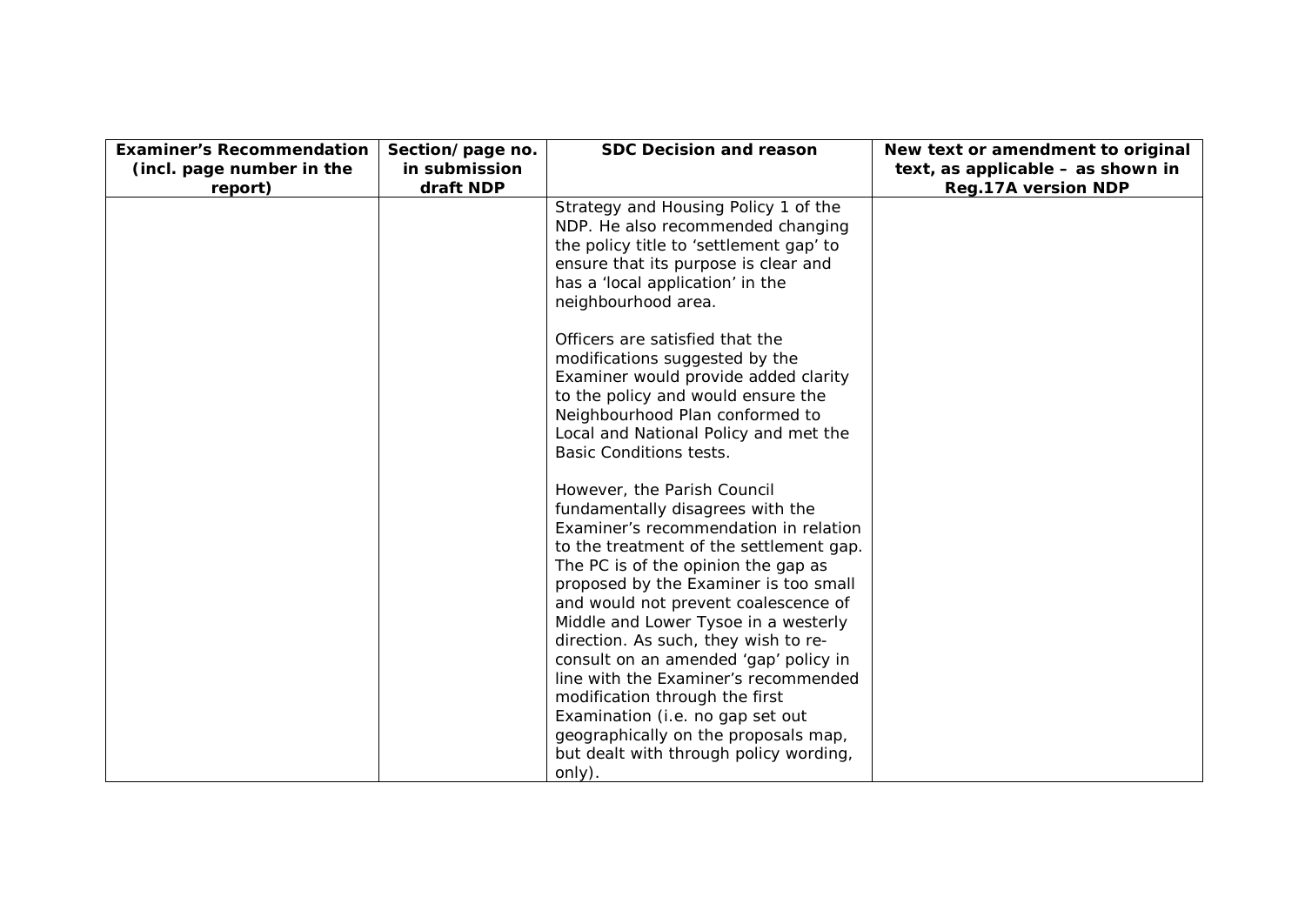| <b>Examiner's Recommendation</b>                                                            | Section/page no.                                 | <b>SDC Decision and reason</b>                                                                                                                                                                                                                                                                                                                                                                                                                                                                                                                                                                                                                                                                                                                                                                                                                                                                                                                                                                                                                          | New text or amendment to original                                                                                                                                                                                                                                                                                                                  |
|---------------------------------------------------------------------------------------------|--------------------------------------------------|---------------------------------------------------------------------------------------------------------------------------------------------------------------------------------------------------------------------------------------------------------------------------------------------------------------------------------------------------------------------------------------------------------------------------------------------------------------------------------------------------------------------------------------------------------------------------------------------------------------------------------------------------------------------------------------------------------------------------------------------------------------------------------------------------------------------------------------------------------------------------------------------------------------------------------------------------------------------------------------------------------------------------------------------------------|----------------------------------------------------------------------------------------------------------------------------------------------------------------------------------------------------------------------------------------------------------------------------------------------------------------------------------------------------|
| (incl. page number in the                                                                   | in submission                                    |                                                                                                                                                                                                                                                                                                                                                                                                                                                                                                                                                                                                                                                                                                                                                                                                                                                                                                                                                                                                                                                         | text, as applicable - as shown in                                                                                                                                                                                                                                                                                                                  |
| report)                                                                                     | draft NDP                                        |                                                                                                                                                                                                                                                                                                                                                                                                                                                                                                                                                                                                                                                                                                                                                                                                                                                                                                                                                                                                                                                         | <b>Reg.17A version NDP</b>                                                                                                                                                                                                                                                                                                                         |
| Replace the extent of the<br>Settlement Gap on the Policies<br>Map with that in Appendix 1. | Policies Map (p.30<br>of Reg.17A version<br>NDP) | In order to support the Parish Council<br>in their views and provide them with<br>the opportunity to work with the<br>community on a different approach, in<br>the spirit of Localism officers consider<br>it appropriate to carry out a further<br>Reg.17A consultation on a further<br>revised settlement gap policy now the<br>Parish Council has consulted again on<br>this issues with the local community.<br>Please see paragraphs 3.2 to 3.6 of<br>this document for the District Council's<br>reasoning for this decision.<br><b>Modification Not Agreed</b><br>The Examiner proposed the<br>replacement of the extent of the Gap<br>on the Policies Map within the NDP<br>with that shown at Appendix 1 to his<br>report.<br>Officers are in agreement with the<br>Examiner on this issue and consider<br>the Policies Map as proposed to be<br>amended would provide added clarity<br>to the gap policy and it is considered<br>the revised Gap would conform to<br>Local and National Policy and meet the<br><b>Basic Conditions tests.</b> | Amend the Policies Map within the NDP<br>to remove the cross-hatching and<br>legend referring to a settlement gap<br>between the two settlements of Middle<br>and Lower Tysoe (to be part of new<br>Reg. 17A consultation). This would be in<br>line with the Examiner's<br>recommendation following Examination<br>of the Submission version NDP. |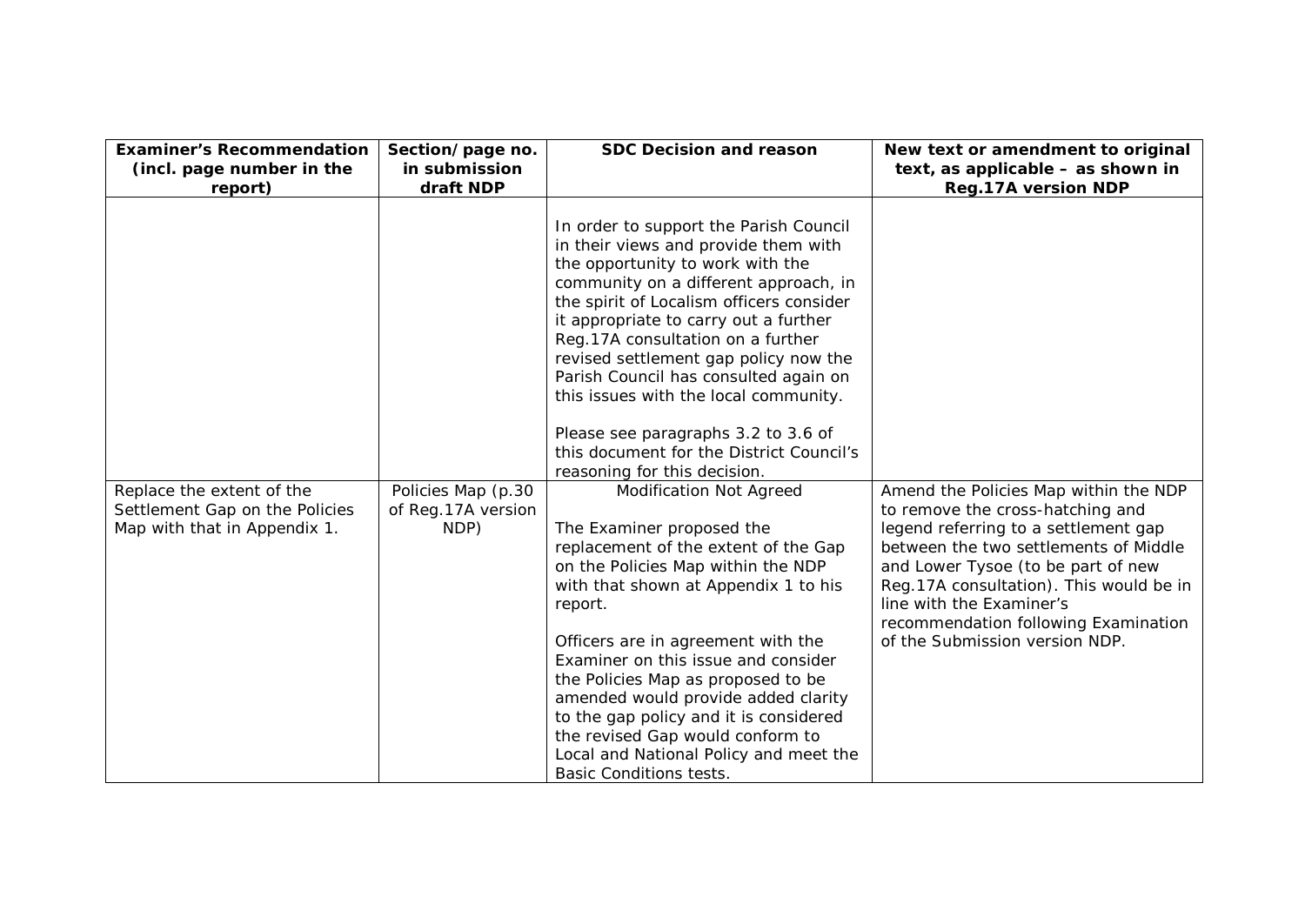| <b>Examiner's Recommendation</b><br>(incl. page number in the                   | Section/page no.<br>in submission                                            | <b>SDC Decision and reason</b>                                                                                                                                                                                                                                                                                                                                                                                                                                                                                                                                                                                                                                                                     | New text or amendment to original<br>text, as applicable - as shown in                                                                                                                                                                                                                                                                                                                                                                                                                                                                                                                                                                                                                                                                                                                                                                 |
|---------------------------------------------------------------------------------|------------------------------------------------------------------------------|----------------------------------------------------------------------------------------------------------------------------------------------------------------------------------------------------------------------------------------------------------------------------------------------------------------------------------------------------------------------------------------------------------------------------------------------------------------------------------------------------------------------------------------------------------------------------------------------------------------------------------------------------------------------------------------------------|----------------------------------------------------------------------------------------------------------------------------------------------------------------------------------------------------------------------------------------------------------------------------------------------------------------------------------------------------------------------------------------------------------------------------------------------------------------------------------------------------------------------------------------------------------------------------------------------------------------------------------------------------------------------------------------------------------------------------------------------------------------------------------------------------------------------------------------|
| report)                                                                         | draft NDP                                                                    |                                                                                                                                                                                                                                                                                                                                                                                                                                                                                                                                                                                                                                                                                                    | <b>Reg.17A version NDP</b>                                                                                                                                                                                                                                                                                                                                                                                                                                                                                                                                                                                                                                                                                                                                                                                                             |
|                                                                                 |                                                                              | However, linked to the reasoning for<br>the associated policy (above), despite<br>this view, please see paragraphs 3.2 to<br>3.6 of this document which explain<br>why SDC officers consider it<br>appropriate to re-consult again on this<br>issue.                                                                                                                                                                                                                                                                                                                                                                                                                                               |                                                                                                                                                                                                                                                                                                                                                                                                                                                                                                                                                                                                                                                                                                                                                                                                                                        |
| In para 8.7.0.3 [explanatory<br>text] replace 'strategic' with<br>'settlement'. | Section 8, The<br>Natural<br>Environment (p.49<br>of Reg.17A version<br>NDP) | <b>Modification Not Agreed</b><br>The Examiner proposed consequential<br>amendments to the supporting text on<br>the matter of the revised language<br>used to describe the proposed Gap.<br>Officers are satisfied that the proposed<br>changes to ensure accuracy of the<br>explanatory text in line with the<br>proposed changes to the associated<br>policy would provide clarity. The<br>changes would ensure conformity with<br>National and Local Plan policy and<br>meet the Basic Conditions tests.<br>Despite this view, please see<br>paragraphs 3.2 to 3.6 of this document<br>which explain why the District Council<br>consider it appropriate to re-consult<br>again on this issue. | Amend he explanatory text as follows<br>through new Reg.17A consultation):<br>"8.7.0.1 This policy seeks to protect the<br>essential countryside character of the<br>important area between the<br>settlements of Middle Tysoe and Lower<br>Tysoe. Its ambition is to prevent<br>coalescence between these separate<br>settlements and to protect their<br>distinctive individual character and<br>setting. In doing so, it will conserve the<br>way that the main settlements sit<br>within the wider landscape, retaining<br>the open agricultural landscape in order<br>to keep a clear 'rural' buffer between<br>settlements.<br>8.7.0.2 To clarify what is meant by<br>"coalescence" - this policy seeks to<br>prevent any further diminution of the<br>open countryside gap between the two<br>settlements whether that be along |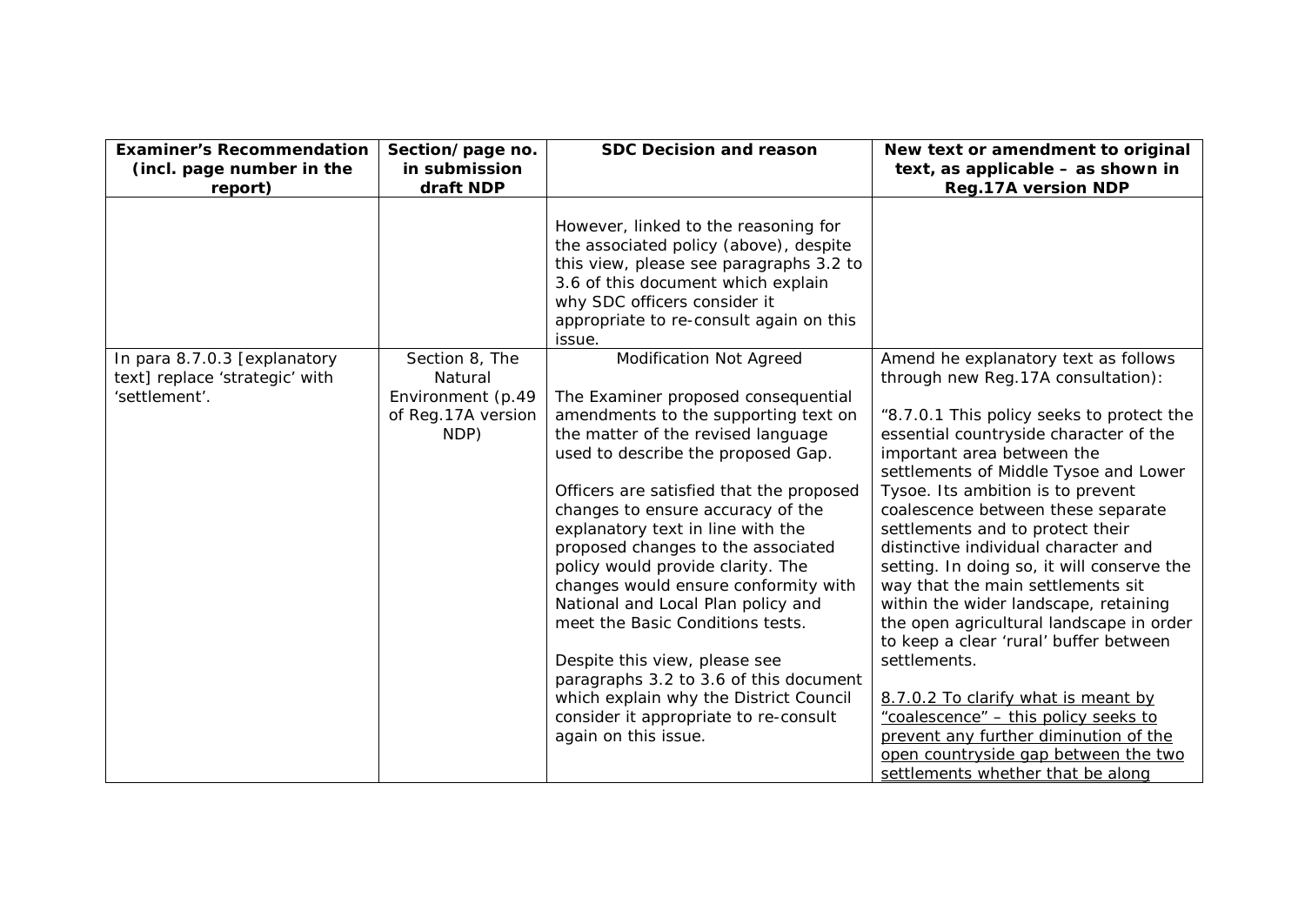| <b>Examiner's Recommendation</b> | Section/page no. | <b>SDC Decision and reason</b> | New text or amendment to original                                            |
|----------------------------------|------------------|--------------------------------|------------------------------------------------------------------------------|
| (incl. page number in the        | in submission    |                                | text, as applicable - as shown in                                            |
| report)                          | draft NDP        |                                | <b>Reg.17A version NDP</b>                                                   |
|                                  |                  |                                | Tysoe Road or across the open                                                |
|                                  |                  |                                | countryside between Middle Tysoe and                                         |
|                                  |                  |                                | the western extent of Lower Tysoe on                                         |
|                                  |                  |                                | Lane End.                                                                    |
|                                  |                  |                                |                                                                              |
|                                  |                  |                                | 8.7.0.2 3 This policy does not seek to                                       |
|                                  |                  |                                | prevent development that may                                                 |
|                                  |                  |                                | otherwise be suited to a countryside                                         |
|                                  |                  |                                | location. Nevertheless, it seeks to                                          |
|                                  |                  |                                | ensure that the scale, massing and                                           |
|                                  |                  |                                | height of proposals do not result in the                                     |
|                                  |                  |                                | integrity of the separation between<br>existing settlements and other groups |
|                                  |                  |                                | of built development being                                                   |
|                                  |                  |                                | undermined. Development that is                                              |
|                                  |                  |                                | consistent with this policy might include                                    |
|                                  |                  |                                | minor extensions to existing buildings,                                      |
|                                  |                  |                                | the creation of playing fields, or other                                     |
|                                  |                  |                                | open land uses. As a policy it will have                                     |
|                                  |                  |                                | effect in a complementary fashion with                                       |
|                                  |                  |                                | other development policies'                                                  |
|                                  |                  |                                |                                                                              |
|                                  |                  |                                | 8.7.0.3 4 Although not specifically                                          |
|                                  |                  |                                | intended to, the strategic strategic The                                     |
|                                  |                  |                                | settlement gap will also help to protect                                     |
|                                  |                  |                                | the church and school, both valuable                                         |
|                                  |                  |                                | heritage assets and listed buildings,                                        |
|                                  |                  |                                | from encroachment by development                                             |
|                                  |                  |                                | which would could compromise their                                           |
|                                  |                  |                                | settings. See also Built Environment                                         |
|                                  |                  |                                | Policy 1 Designated and Non-                                                 |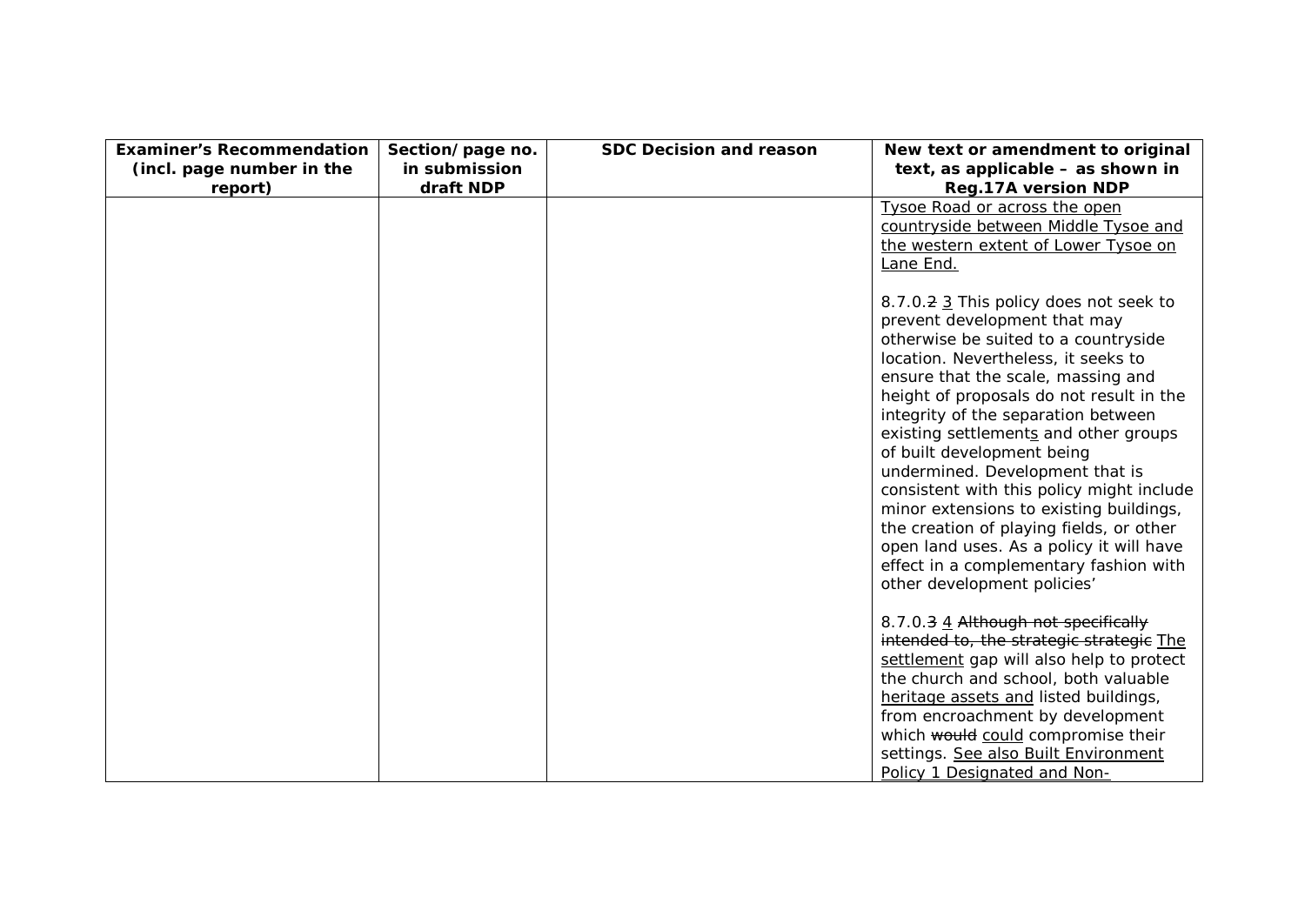| <b>Examiner's Recommendation</b> | Section/page no. | <b>SDC Decision and reason</b> | New text or amendment to original                 |
|----------------------------------|------------------|--------------------------------|---------------------------------------------------|
| (incl. page number in the        | in submission    |                                | text, as applicable – as shown in                 |
| report)                          | draft NDP        |                                | <b>Reg.17A version NDP</b>                        |
|                                  |                  |                                | Designated Heritage Assets and Map 4<br>page 13." |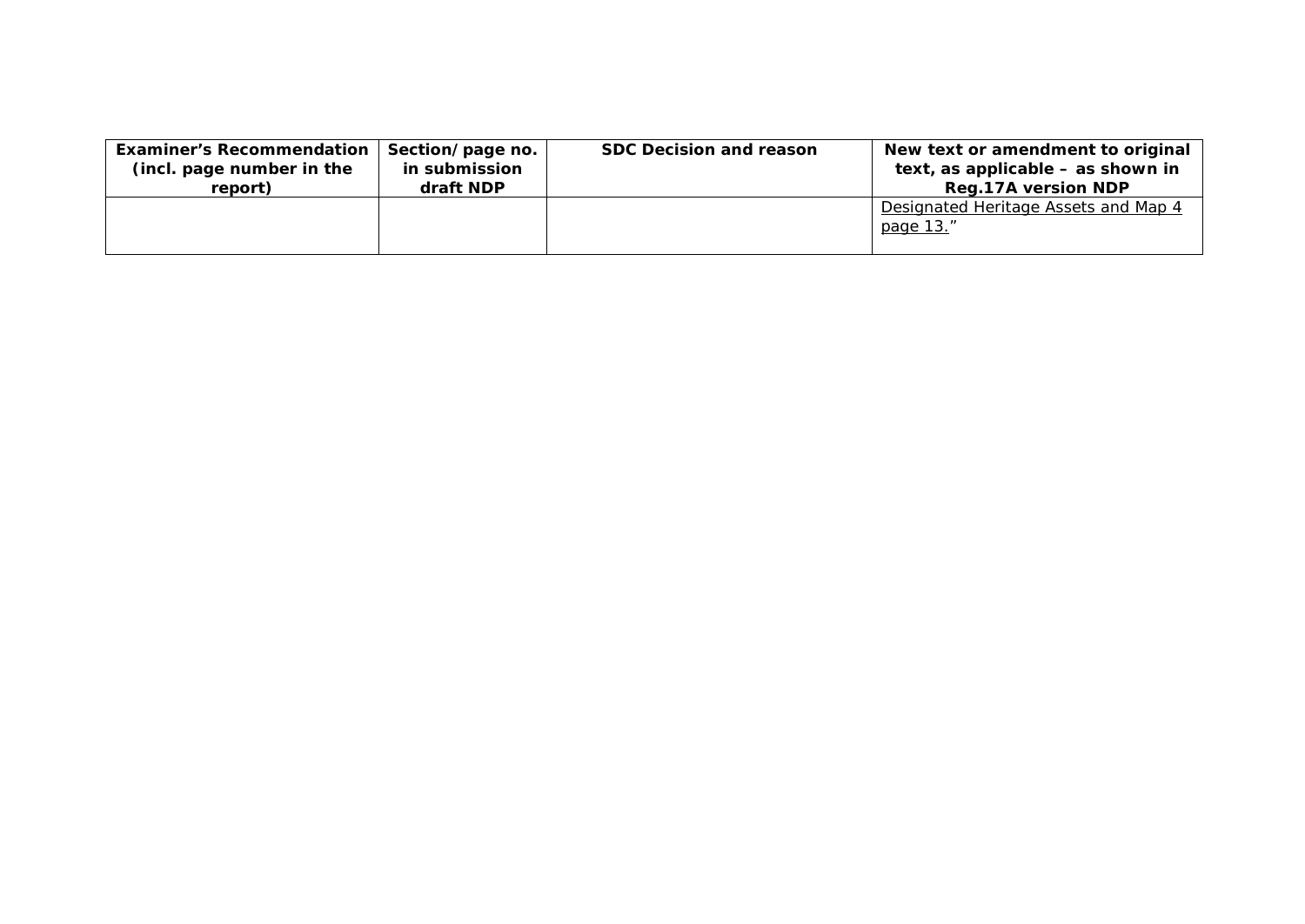**Assessment of the Neighbourhood Plan as a whole, against the three dimensions of sustainable development, as set out in the National Planning Policy Framework (NPPF):**

| Sustainable<br>Development | <b>Neighbourhood Development Plan's Contribution</b>                                                                                                                                                                                                                                                                                |
|----------------------------|-------------------------------------------------------------------------------------------------------------------------------------------------------------------------------------------------------------------------------------------------------------------------------------------------------------------------------------|
| Role (NPPF)                |                                                                                                                                                                                                                                                                                                                                     |
| Economic                   | The Neighbourhood Plan seeks to support the local<br>economy through the protection and enhancement of<br>existing employment sites and the promotion of<br>flexible home working and proposals for small-scale<br>mixed use development within the neighbourhood<br>area, comprising commercial space and living<br>accommodation. |
|                            | If implemented these policies will have a positive<br>impact on the local economy, safeguarding jobs and<br>local services and promoting flexible opportunities to<br>work from home or in adapted work spaces.                                                                                                                     |
| Social                     | The Neighbourhood Plan sets a framework that will<br>help to support the achievement of sustainable social<br>development.                                                                                                                                                                                                          |
|                            | The Plan promotes the retention and improvement of<br>local community facilities (which are individually listed<br>within Community Assets Policy 1). It also supports<br>the development of new community facilities.                                                                                                              |
|                            | The Plan looks to safeguard and promote<br>improvements of locally important sites.                                                                                                                                                                                                                                                 |
|                            | Policies seek to promote the local distinctiveness of<br>the area, and protect heritage assets within the<br>neighbourhood area.                                                                                                                                                                                                    |
| Environmental              | The Neighbourhood Plan includes a number of policies<br>that support environmental sustainability for the<br>community.                                                                                                                                                                                                             |
|                            | The Plan has policies that look to protect the<br>Cotswolds Area of Outstanding Natural Beauty, dark<br>skies, natural features, biodiversity, valued<br>landscapes as well as designate areas of Local Green<br>Space.                                                                                                             |
|                            | The NDP includes policies to protect the natural<br>environment for future generations which have a<br>positive impact on the environmental sustainability of<br>the plan.                                                                                                                                                          |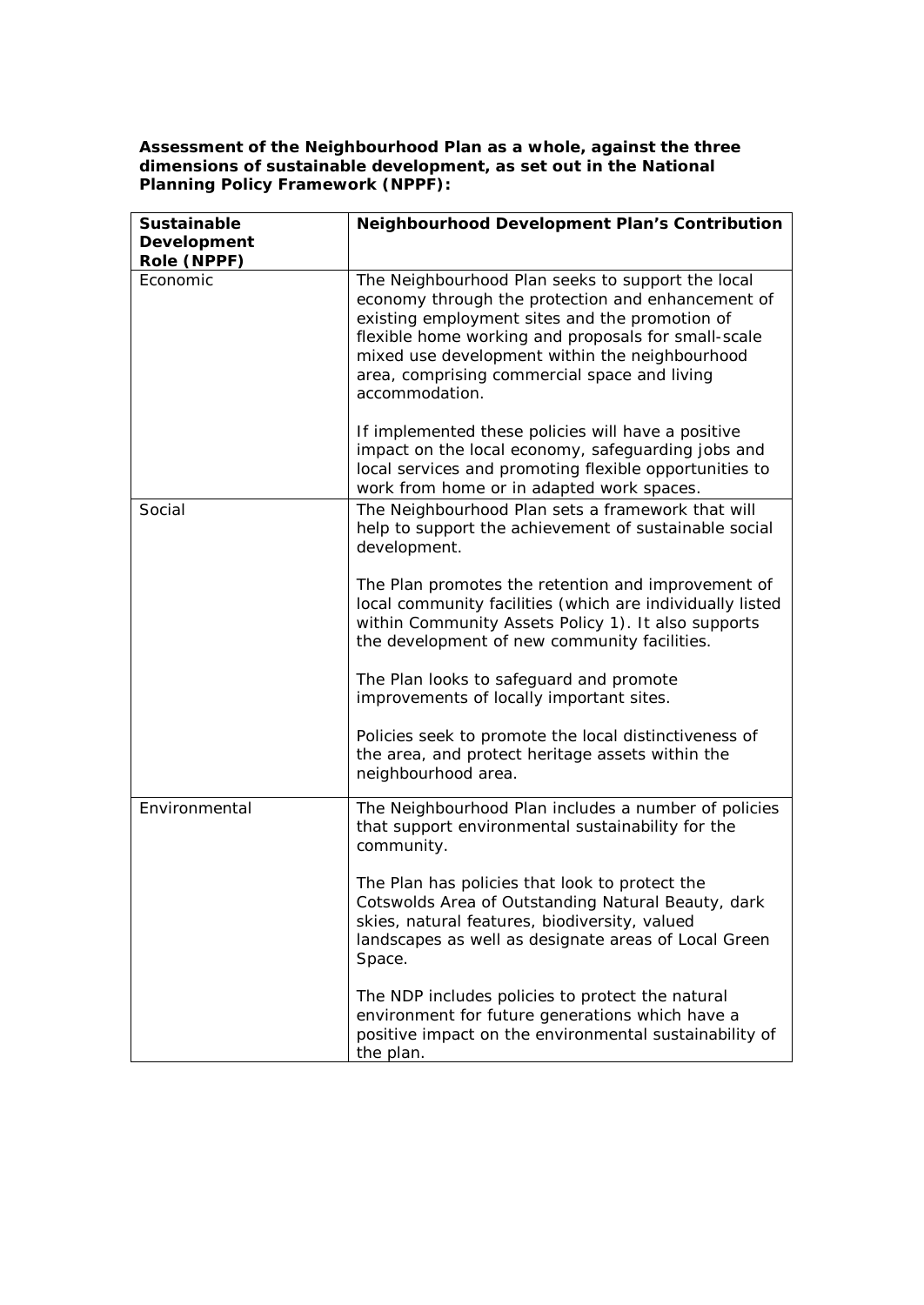- 3.1 The District Council concurs with the view of the Examiner that:
	- Subject to the modifications above, the Reg.17A version Tysoe Neighbourhood Plan would meet the Basic Conditions set out in paragraph 2.12 above; and
	- The referendum area should be coterminous with the neighbourhood area.
- 3.2 However, whilst the Parish Council accepts the Examiner's recommendation in respect of the retention of the Reserve Housing Site in the NDP, it fundamentally disagrees with the Examiner's recommendation in relation to the treatment of the strategic/settlement gap. The PC is of the opinion the gap as proposed by the Examiner is too small and would not prevent coalescence of Middle and Lower Tysoe in a westerly direction. As such, they wish to re-consult on an amended 'gap' policy in line with the Examiner's recommended modification through the first Examination (i.e. no gap set out geographically on the proposals map, but dealt with through policy wording, only).
- 3.3 In order to support the Parish Council and in the spirit of Localism, officers consider it appropriate to re-consult on a further revised strategic gap policy since the Parish Council has recently re-consulted with the local community on this issue, since this proposal had not been put forward as an option to the parishioners, previously.
- 3.4 Para 12(6) of Schedule 4B TCPA 1990 states:
	- (6) The only modifications that the authority may make are—

(a) modifications that the authority consider need to be made to secure that the draft order meets the basic conditions mentioned in paragraph  $8(2)$ .

(b) modifications that the authority consider need to be made to secure that the draft order is compatible with the Convention rights,

(c) modifications that the authority consider need to be made to secure that the draft order complies with the provision made by or under sections 61E(2), 61J and 61L,

- (d) modifications specifying a period under section  $61L(2)(b)$  or  $(5)$ , and
- (e) modifications for the purpose of correcting errors.
- 3.5 As to whether an LPA has the power to propose changes, there is guidance from the case of *R. (Kebbell Developments Ltd) v Leeds City Council* [2018] 1 W.L.R. 4625 where it was held:

*"The power in paragraph 12(6)(a) allows the authority a broad discretion in considering whether a particular modification is necessary for the purposes of satisfying the 'basic conditions' in paragraph 8(2): whether the modification '[needs] to be made to secure that the draft order meets the basic conditions'. The question of whether such a modification is necessary, and, if so, what form it should take, requires the exercise of planning judgment. And so does the ultimate question of the 'basic conditions' being met or not, regardless of whether it has been necessary to make modifications to the plan to ensure that they are. To the extent that these are matters of planning judgment, they are for the local planning authority to resolve, subject to review by the court in accordance with the principles of public law. But the broad ambit of a legitimate planning judgment on the question inherent in paragraph 12(6)(a) suggests a generous view of the local planning authority's statutory power,*